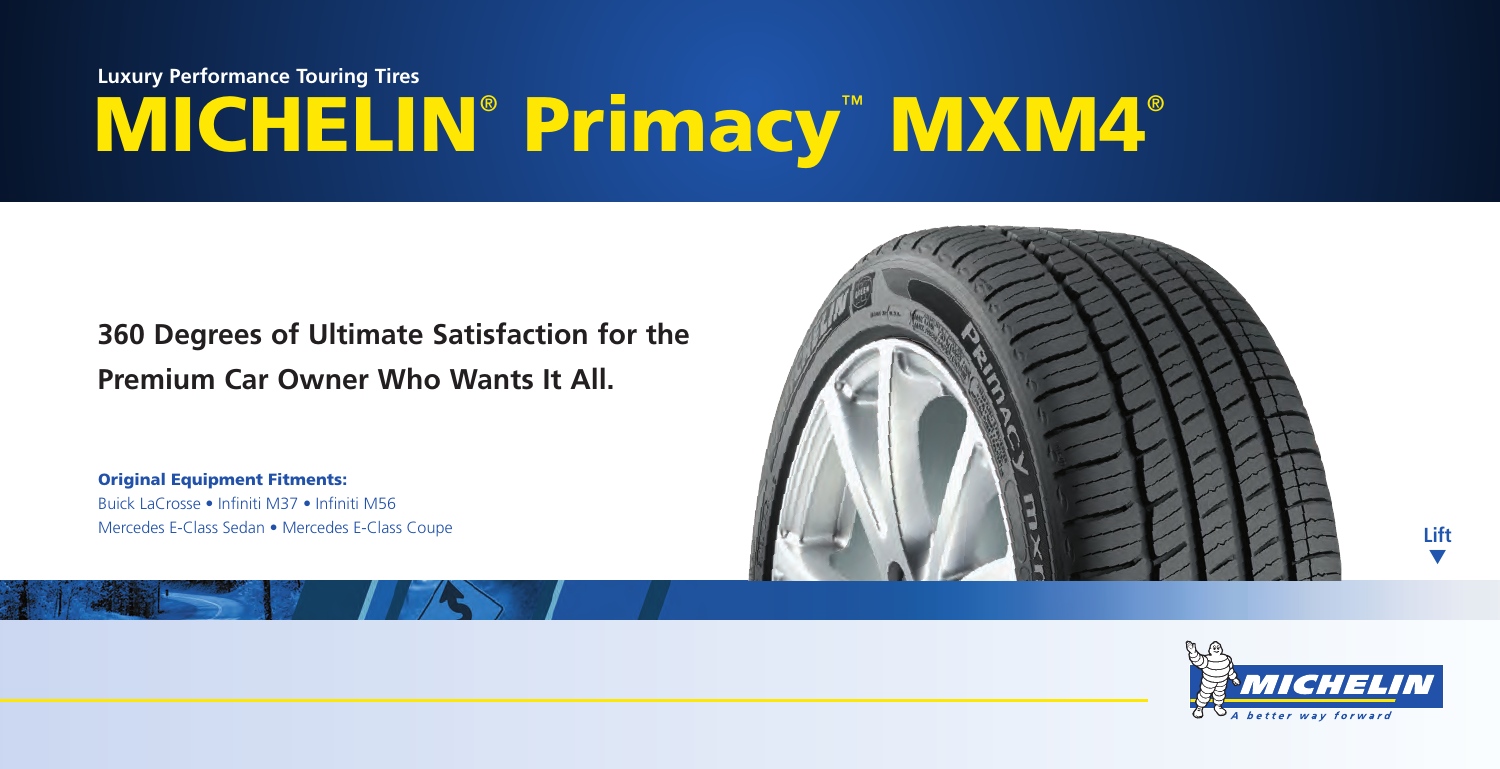## **MICHELIN**®  **Primacy**™  **MXM4**® **Luxury Performance Touring Tires**

**Safety, All-Weather Handling, Great Ride Quality and Comfort — All Backed by an Exceptional Warranty.**<sup>1</sup>



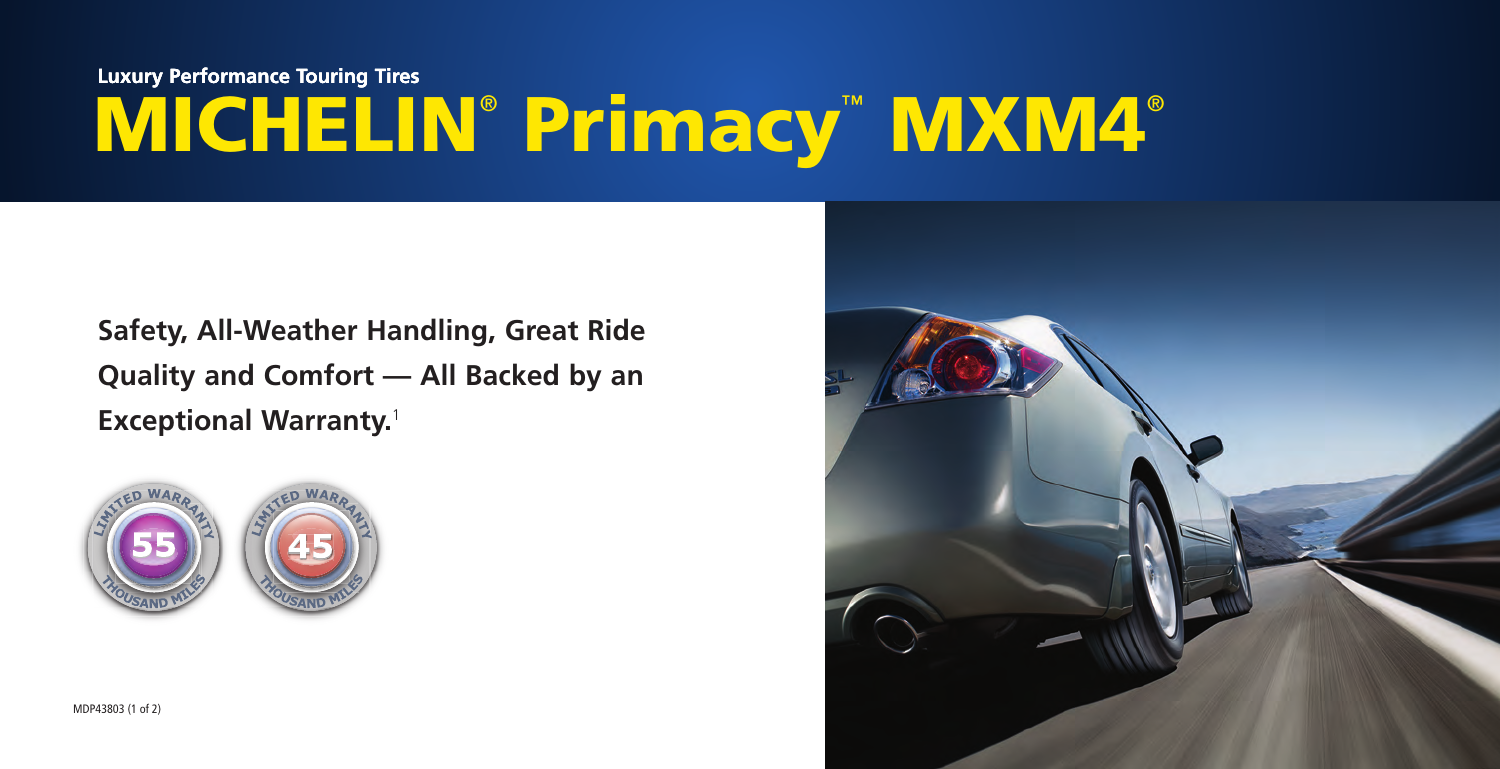#### **MICHELIN**®  **Primacy**™  **MXM4**®



**Stops up to 19 Feet Shorter in Wet Conditions than a**  Leading Competitor.<sup>2</sup> Increased traction at low temperatures for braking and handling in wet conditions and better overall performance in the snow — all the results of the revolutionary Helio Compound™ with sunflower oil combined with 3-D Variable Thickness Sipes™ Technology.

### **#1 Choice of Luxury Car Makers to Optimize Vehicle**  Performance and Ride Quality.<sup>3</sup> With revolutionary designs and advanced tread

compounds, MICHELIN® tires have been able to meet or exceed the demanding standards of the world's leading luxury car makers for decades — including Acura, BMW, Cadillac, Mercedes and Lexus. The new MICHELIN<sup>®</sup> Primacy<sup>™</sup> MXM4<sup>®</sup> tire is set to continue the tradition.

### **Exceptional Longevity Backed by a 55,000-Mile Warranty for H/V-Rated Sizes and a 45,000-Mile Warranty for**

**W-Rated Sizes.**<sup>1</sup> The 3-D Variable Thickness Sipes™ Technology and optimized contact patch of MaxTouch Construction™ combine to deliver many miles of enjoyment with your luxury vehicle.

1 55,000-mile warranty for H/V-speed rated tires; 45,000-mile warranty for W-speed rated tires. See manufacturer's limited warranty book for details. 2 Based on wet braking test results versus Continental® Conti Pro Contact tires. 3 Based on the number of luxury car makers that chose MICHELIN® tires over the past five years. Luxury car makers as defined by the 2009 J.D. Power and Associates Sales Satisfaction Index.